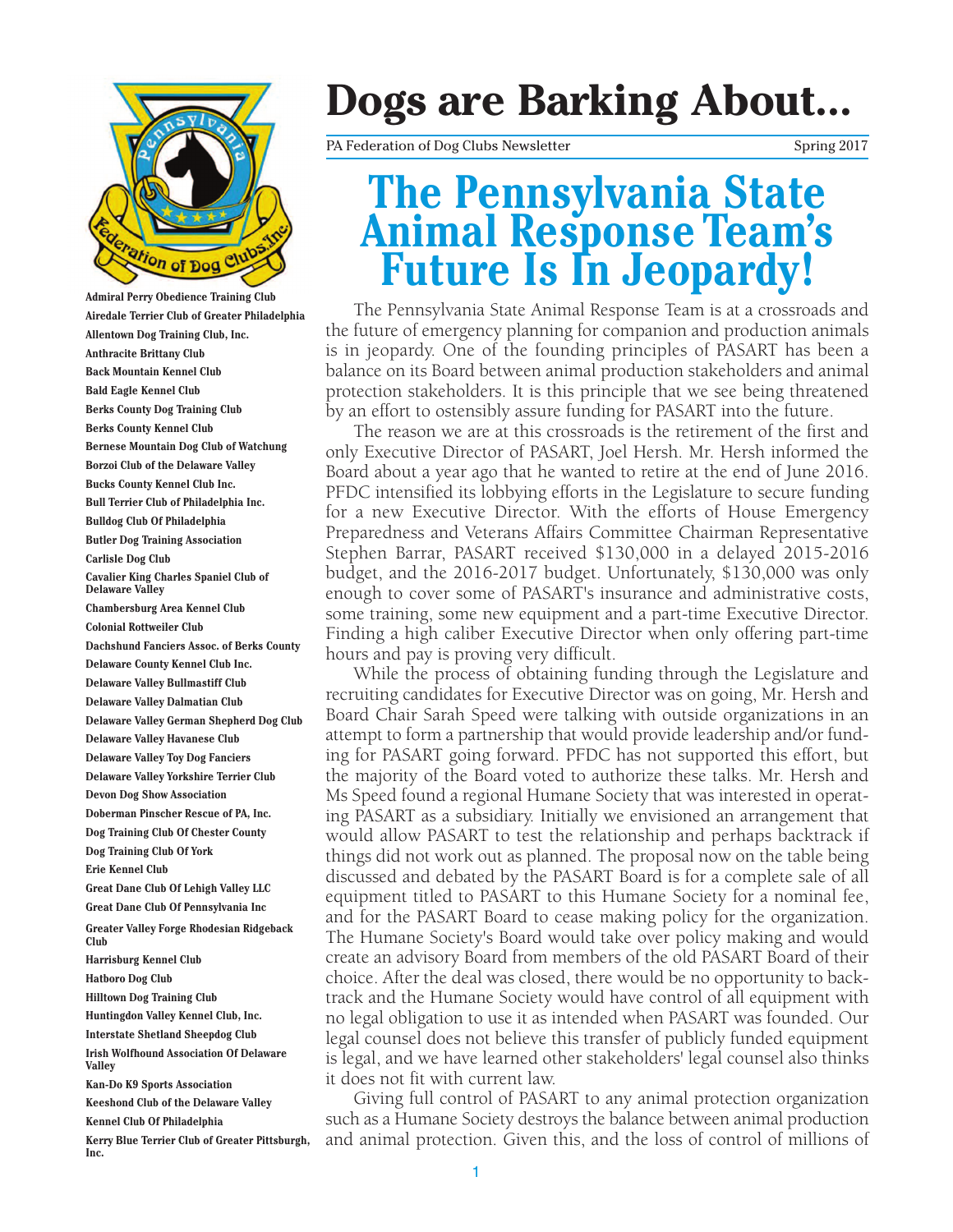**Lancaster Kennel Club Lebanon County Kennel Club Lehigh German Shepherd Dog Club Lehigh Valley Kennel Club Lenape Golden Retriever Club Liberty English Cocker Spaniel Fanciers Lower Bucks Dog Training Club Mid Susquehanna Valley Kennel Club Middle Atlantic St. Bernard Club Montgomery County Kennel Club Mt Nittany Dog Training Club Nita-Nee Kennel Club Obedience Training Class Of Harrisburg Old York Road Dog Training Club Penn Ridge Kennel Club Penn Treaty Kennel Club Penn-Dutch Great Pyrenees Club Philadelphia Dog Training Club Poodle Club of the Lehigh Valley Inc. Quaker City Doberman Pinscher Club Saucon Valley Boxer Club Schuylkill Valley German Shorthaired Pointer Club SE Keystone Chinese Shar-Pei Club Siberian Husky Club of the Delaware Valley Skycastle French Hounds South Hills Kennel Club Suburban Dog Training Club of Eastern Montgomery County Tri State Dog Obedience Club Inc.Waterland Retriever Club William Penn Poodle Club**

**William Penn West Highland White Terrier Club**

**Williamsport Dog Training Club York County Dog Training Club**

dollars worth of equipment, the PA Federation of Dog Clubs has adamantly opposed this sale and has taken the lead on the push for alternatives. We have put together a plan to lobby key Legislators for increased funding but are in a holding pattern waiting to see how the PASART Board acts on this sale. Now we are working with some other stakeholders to find stopgap alternatives that will allow Joel Hersh to retire, keep PASART independent and improve PASART's chances of finding a high caliber Executive Director for the future. Stay tuned.

#### **Legislative Report on the Beginning of the 2017-2018 Session Proposals**

• **HB 13** - Representative Bizzaro has reintroduced Libre's Law.It still includes the tethering language to which we objected and some problematic definitions that could treat accidents as torture. We oppose and will work to inform Legislators of our specific issues with the Bill. Senator Richard Alloway II is also introducing SB 298 which he says is his version of Libre's Law. We do not know yet how similar it is to HB13, but it should be watched nonetheless.

• **HB 2410** - Representative Grenier introduced this Bill to increase qualifications for individuals appointed as Humane Police Officers. We support this in concept and are waiting to see specific language.

#### **Retrospective of 2015-2016 Session Proposals**

• **HB 869** – Also known as Libre's Law was stopped in the last days of the 2015-2016 session when the House and Senate failed to concur on changes. The Senate added language restricting tethering at the request of Senator Alloway and returned the bill to the House. PFDC Legislative Chair Julian Prager wrote to all House members opposing the addition. Most were removed and the bill was sent back to the Senate. We are asked for further amendments

to permit training dogs that are acclimatized to extremes of weather, for example, search and rescue dogs. We are also seeking to clarify the language for exemptions since the do not use terms correctly when referring to our activities. The bill raised the penalty for cruelty to a felony, but requires that the abuse be knowing or reckless. While this is a broader standard than presently exists, it excludes abuse rising from accidents, for example, when a dog dies in a car that had its air-conditioning malfunction. Therefore, we could live with, if not support, that change. We preferred the language in HB15 (see below). It has been reintroduced in the 2017-2018 session as HB13 above.

• **HB 15** (Goodman) – This proposal increased the penalties for animal cruelty (e.g. first offense increased to a third degree misdemeanor and second or subsequent offense would be a second degree misdemeanor – currently a third degree misdemeanor), as well as increased the penalties for illegal ear and tail cropping, debarking, surgical births, etc., from a summary offense to a third degree misdemeanor. This Bill never made it out of the House Judiciary Committee, where it was referred upon its introduction on Feb. 9, 2015. We did not oppose it and we do not know if it will be reintroduced in the 2017-2018 session**.**

• **HB 19** (Schlossberg) – This proposal sought to designate the "shelter pet" as the official pet of the Commonwealth of Pennsylvania. It never made it out of the House State Government Committee where it was referred on Jan. 21, 2015. This would have removed the Great Dane as the official dog. We opposed and hope it will not be reintroduced in the 2017-2018 session.

• **HB 113** (D. Costa) – The Bill sought to increase the grading of various animal cruelty offenses. It never made it out of the House Judiciary Committee where it was referred upon its introduction on Jan. 21, 2015. We supported it but do not know if it will be reintroduced.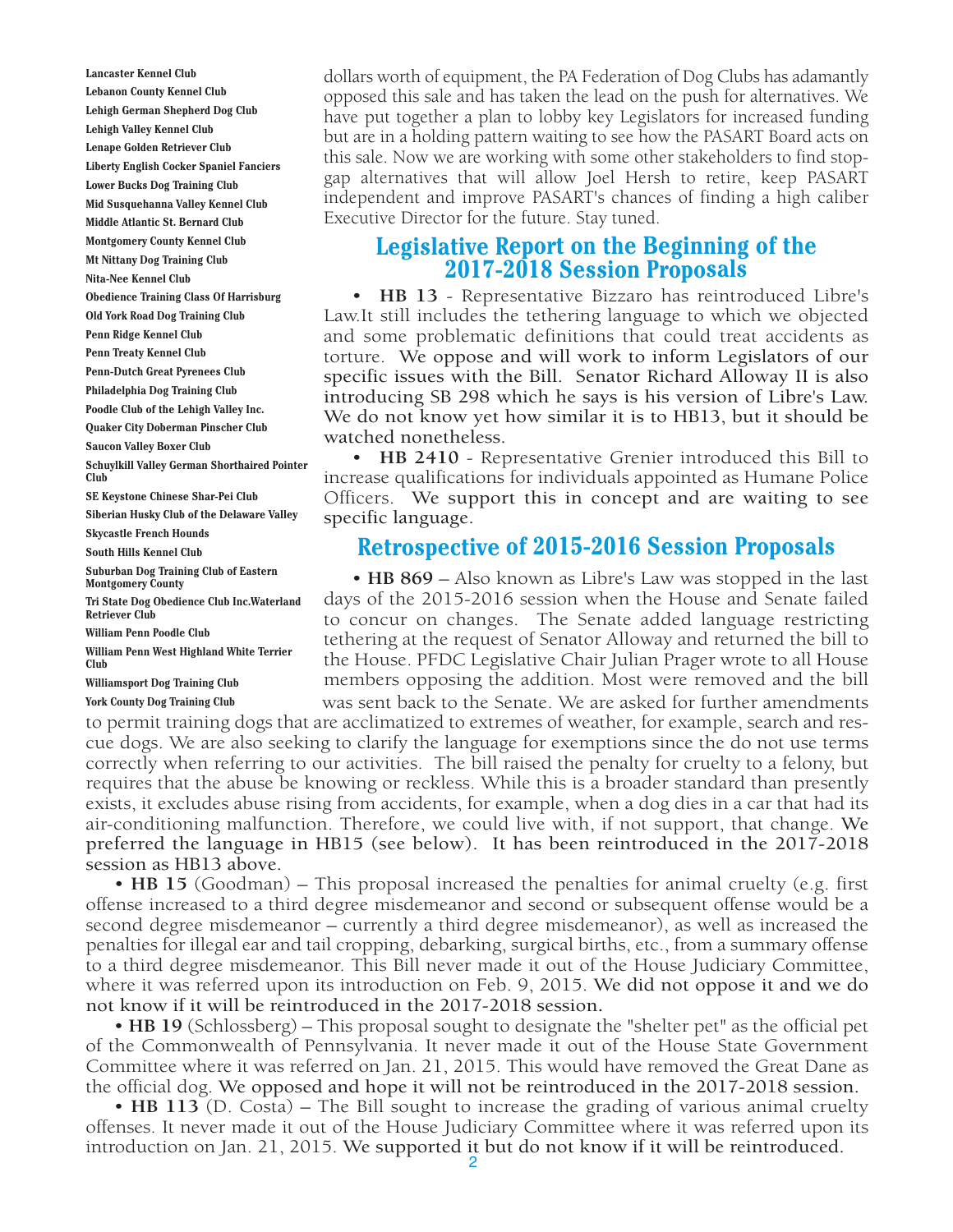• **HB 164** (Stephens) – The Bill sought to provide that a person commits a misdemeanor of the third degree if they knowingly own or possess animal fighting paraphernalia. It was signed into law by the Governor on July 10, 2015, as Act 24 of 2015.) Please let us know if you hear of prosecutions under this new law.

• **HB 281** (Sainato) –The Bill sought to increase penalties for individuals convicted of animal cruelty. The bill also provided that a person commits aggravated cruelty to animals when, with no justifiable purpose, he intentionally kills or causes serious physical injury to a companion animal with aggravated cruelty. Aggravated cruelty is defined under the bill as "conduct which is intended to cause extreme physical pain or is done or carried out in an especially depraved or sadistic manner." It never made it out of the House Judiciary Committee, where it was referred upon its introduction on Feb. 2, 2015. We supported it and hope it will be reintroduced in the 2017-2018 session.

• **HB 351** (Readshaw) – It provided for an animal abuse registry. It never made it out of the House Judiciary Committee, where it was referred upon its introduction on Feb. 9, 2015. We did not support it and will work to oppose its reintroduction in the 2017-2018 session.

• **HB 481** (D. Parker) – Anti-tethering Bill. It never made it out of the House Judiciary Committee, where it was referred upon its introduction on Feb. 17, 2015, but it was amended into HB 869 which died as the end of the 2015-2016 session. We opposed it and will fight to stop its reintroduction in 2017-2018.

• **HB 492** (Schreiber) – It required pet shops to post certain information (e.g., breed, age, and date of birth of the dog; state in which the breeder of the dog is located, etc.) conspicuously on the cage of a dog offered for sale. The bill also provided that a dog offered for sale on behalf of a nonprofit kennel by a pet shop-kennel shall posted this information conspicuously on its cage to the extent the information is known. It never made it out of the House Agriculture and Rural Affairs Committee, where it was referred upon its introduction on Feb. 17, 2015. We asked for an amendment as follows: (2) A dog offered for sale or adoption by or on behalf of a licensed non-profit kennel at [by] a pet shop-kennel shall have the information in paragraph (1) posted conspicuously on its cage to the extent the information is known. We do not know if it will be reintroduced in 2017-2018 or if our suggestion will be included.

• **HB 502** (Watson) - It provided that all Dog Law fines and penalties collected shall remain in the Dog Law Restricted Account. Identical to SB 573 (McIlhinney). It never made it out of their respective Judiciary Committees, where it was referred upon introduction. We supported it and will work for its reintroduction.

• **HB 569** (Conklin) – It amended the County Code to allow county commissioners to employ a county humane officer to enforce dog control, as defined in the Dog Law and animal cruelty laws. It never made it out of the House Agriculture and Rural Affairs Committee, where it was referred upon its introduction on June 11, 2015. We supported it if the training was increased. The proposal only required a minimum of 60 hours of training (same as a humane police officer) of which 36 hours must be in the law and 24 hours in animal husbandry and care. This is too little training to assure competence in our view. We do not know if it will be reintroduced.

• **HB 1174** (Flynn) - It replaced the mental requirements of "willfully and maliciously" with "intentionally, knowingly, or recklessly" when an individual is accused of engaging in cruelty to domestic animals. It never made it out of the House Judiciary Committee where it was referred upon its introduction on May 11, 2015. We did not oppose but do not know if it will be reintroduced in the 2017-2018 session.

• **HB 1465** (Masser) - It required boarding kennel operators to sign and follow written instructions provided by dog owners. It never made it out of the House Agriculture and Rural Affairs Committee, where it was referred upon its introduction on July 21, 2015. We supported if the boarding kennel operator is released from civil and criminal liability when following the directions of the owner. We do not know if it will be reintroduced.

• **HB 1466** (Murt) – It was identical to SB 640, which made it unlawful to deny, limit, discourage, etc. a disabled individual with a therapy dog, an owner or handler of a therapy dog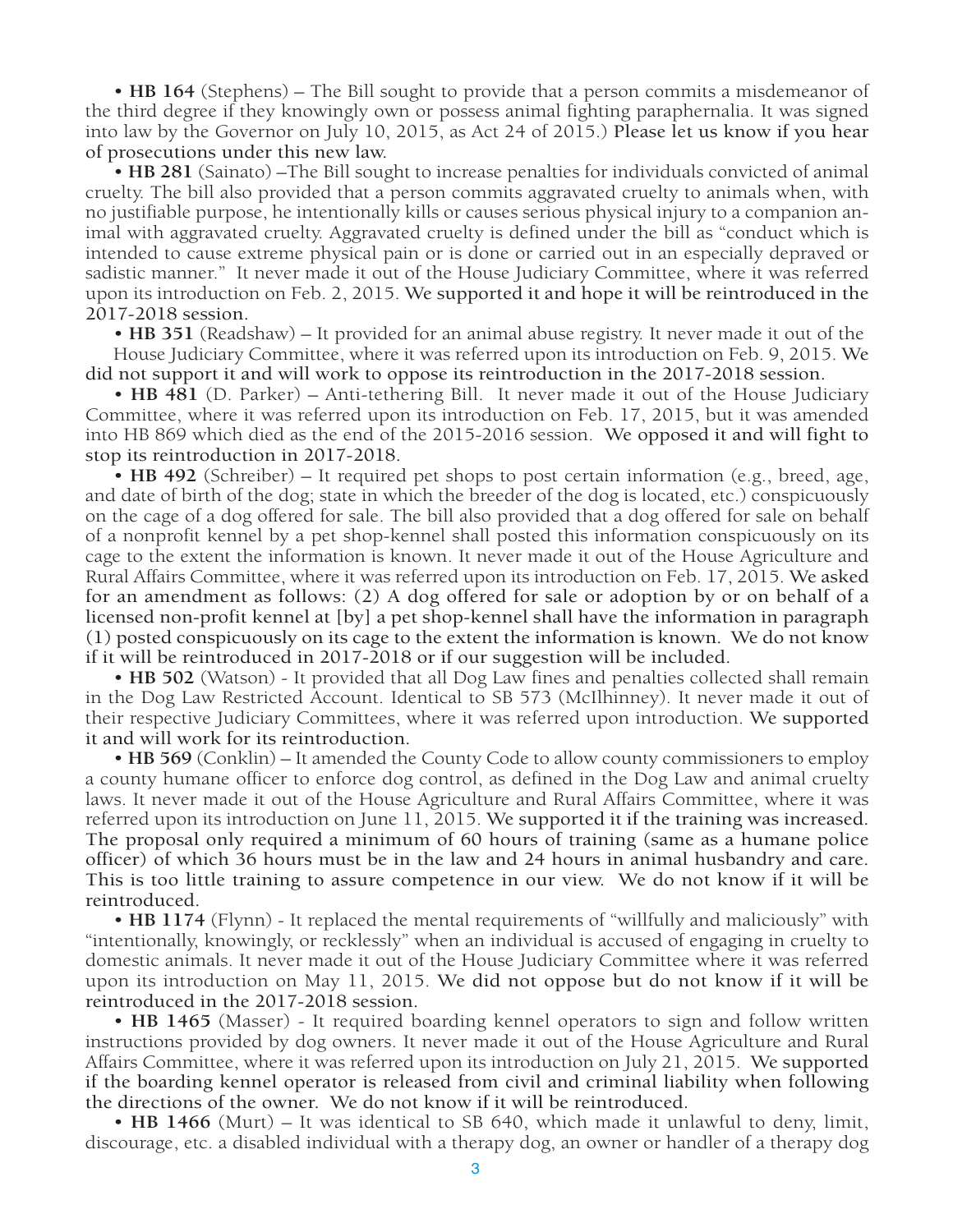or a person licensed to train therapy dogs from riding on public transportation or to charge a fee for the transportation of such a dog. Specifically, the bill requires PDA to develop criteria and standards for therapy dog training organization to meet regarding the certification/registration of therapy dogs and their handlers. SB640 was unanimously voted out of the Senate State Government Committee on June 2, 2015, and died in the Senate at the end of the 2015-2016 session. HB1466 never made it out of the House State Government Committee, where it was referred upon its introduction on July 21, 2015. We supported and will work for its reintroduction in the 2017-2018 session.

• **HB 1516** (Farry) – It was very similar to SB 977, which made it a summary offense to confine a dog or cat in an unattended motor vehicle in extreme heat that could endanger the health and well-being of the animal. The bill provides that a first responder may break into the motor vehicle after a reasonable effort to search for the owner or operator of the unattended vehicle. The first responder and the department/agency employing the officer would not be held liable for any damage to property resulting from such actions. If the dog or cat is removed from the vehicle, the person removing the dog or cat must leave a note in a conspicuous location with contact information as to where the animal can be located, as well as take the dog or cat to a veterinary hospital or animal care clinic for treatment/health screening. If the motor vehicle owner/operator is unable to be located, the animal must be admitted to a shelter or humane society. It was passed by the House Judiciary Committee on September 20, 2016 and the Appropriations Committee on October 18, 2016. It unanimously passed the House on October 18, 2016 but died in the Senate at the end of the 2015-2016 session. We did not support the proposal as written. If a dog is locked in a car with the air conditioner running, someone could take the dog if the external temperature (not internal) could endanger the dog, take it for veterinary treatment and take it on to a shelter. We will make our concerns known to sponsors if they are considering reintroduction.

• **HB 1539** (D. Costa) - It required that a law enforcement agency must equip each vehicle issued in a K-9 law enforcement program with a heat alert system that is activated when the temperature in the vehicle's interior becomes dangerous to a police dog in the vehicle. It never made it out of the House Transportation Committee, where it was referred upon its introduction on Sept. 11, 2015. We supported but questioned who will pay for this.

• **HB 1610** (Gibbons) – It provided for a canine health special registration plate. It never made it out of the House Transportation Committee, where it was referred upon its introduction on Oct. 8, 2015. We should support this but question where the additional \$20 goes, and what are the proceeds spent on from within the Dog Law Restricted Account.

• **SB 22** (Greenleaf) – It made various changes to the Puppy Lemon Law, such as requiring that the releasing agency shall provide a new owner of a dog with a health record for the dog at the time of adoption, extends the timeframe that a hereditary or congenital condition must be certified by a veterinarian from within 30 days to 90 days of the purchase, among other things. The bill also provided that a dog shall not be unfit for purchase because of a health problem, which, in addition to a health certificate or guarantee of good health required under the law, is separately disclosed by the seller in writing at the time of sale. Such disclosure shall be signed by both the seller and the purchaser at the time of the sale and shall be documented in the health certificate or guarantee of good health. Status: unanimously voted out of the Senate Consumer Protection and Professional Licensure Committee on April 15, 2015, and was sent to the Senate Appropriations Committee where it died at the end of the 2015-2016 session. We supported and will work for its reintroduction in the 2017-2018 session.

• **SB 294** (Eichelberger) – Under current law, a person commits a misdemeanor of the first degree if he willfully and maliciously kills, maims, mutilates, tortures or disfigures any dog or cat. This Bill added "equine animal" to scope of the animal cruelty statute. The bill also defines "torture" to include breaking, severing or severely impairing limbs; inflicting severe and prolonged pain from burning, crushing or wounding; or causing or allowing, through prolonged deprivation of food or sustenance, the loss of more than one-third of the animal's normal body mass without veterinary care." It unanimously passed the Senate on June 3, 2015, and died in the House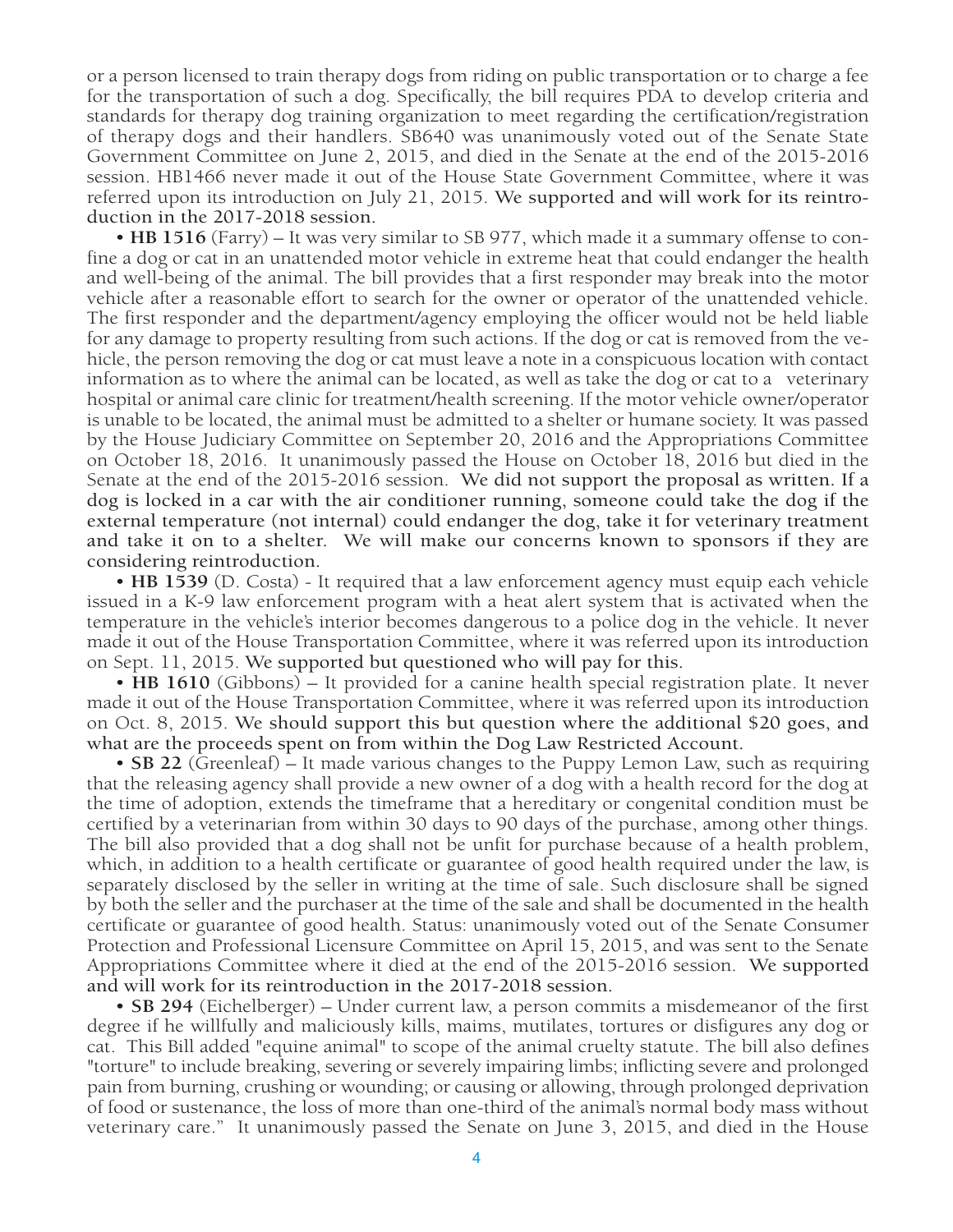Judiciary Committee at the end of the 2015-2016 session. We supported it.

• **SB 339** (Boscola) - It increased the penalty for animal cruelty from a summary to a third degree misdemeanor and the penalty for a second or subsequent offense from a third degree misdemeanor to a second degree misdemeanor. It never made it out of the Senate Judiciary Committee, where it was referred upon its introduction on Jan. 28, 2015. We supported it.

• **SB 593** (Dinniman) – amends Title 42 (Judiciary and Judicial Procedure) to expand (e.g., up to \$12,000 in noneconomic damages for the loss of reasonably expected society, companionship, love, and affection of the pet, etc.) the civil action a person may take against someone who intentionally or negligently kills their dog or cat, with some exceptions. The bill also specifies that if an intentional or negligent act results in the death or permanent injury of a guide dog, the value of the guide dog shall include, but not be limited to, the cost of the guide dog as well as the cost of any specialized training the dog received. It never made it out of the Senate Judiciary Committee, where it was referred upon its introduction on March 6, 2015. We opposed.

• **SB 594** (Dinniman) - It made it a first degree misdemeanor if a person harms or kills an animal owned by an individual who has a protection from abuse order against the offender. The bill provided that any individual convicted of this crime shall be subject to a fine of note less than \$2,000 and not more than \$15,000 and/or imprisonment for up to two years. It unanimously passed by the Senate on June 3, 2015 and passed by the House Judiciary Committee on June 7, 2016. It died in the full House at the end of the 2015-2016 session. We supported.

• **SB 595** (Dinniman) - It provided tax credits to eligible, approved pet foster homes. A \$100 PA income tax credit for every 90 days of pet foster care provided to the pet of a Pennsylvanian service member on active duty. The maximum tax credit a provider can receive is \$400 a year, and the program's total tax credits are capped at \$100,000 annually. It never made it out of the Senate Finance Committee, where it was referred upon its introduction on March 6, 2015. We supported.

• **SB 693** (Teplitz) – It provided for a tax credit for the cost of adopting a dog or cat from a qualifying pound, shelter, society, or association for the prevention of cruelty to animals, etc. The amount of the tax credit would be \$300 per tax year, and the tax credits would be available until December 31, 2017. It never made it out of the Senate Finance Committee, where it was referred upon its introduction on April 7, 2015. We did not support.

• **SB 698** (Leach) – It prohibited exhibitors from employing or using any exotic animal or exotic wildlife in an animal act, ride, performance, or exhibition as part of a traveling show or exhibition if, during the 15-day period preceding the employment or use, the animal was living or traveling in a mobile housing facility. The bill provides exemptions for zoos, educational outreach programs, research activities, etc. It never made it out of the Senate Judiciary Committee, where it was referred upon its introduction on April 23, 2015. We opposed.

#### **Interstate Transfer of Animals Between Shelters**

**A bill to stop the importing of unvetted puppies from out of state and unrecorded transfer of puppies for "adoption" (read "sale") between some so-called humane and rescue organizations in Pennsylvania is** *still* **desperately needed.** Any knowledge of such organizations doing this should be immediately reported to the Bureau of Dog Law Enforcement as a matter of public safety. These "shelters" apply for 501(c)3 status as non-profits. They are, in effect, functioning for profit as "puppy mills." Doing nothing about this directly related disgraceful problem that certainly should affect the public's perception of their honest functions and practices unfortunately casts Humane PA's and the Federated Humane Societies of PA's motives in promoting any legislation in a very self-serving light, in our way of thinking, as they avoid monitoring or policing these rogue rescues. We recommend that you be very careful about supporting their legislative agendas. The issue about dogs and cats coming through any rescues unvetted and undocumented should not be "a thorny one" for any intelligent person, regardless of his or her affiliation, as it causes exposure of the general public's pets and people to disease from other areas, and purchase of heartbreakingly unhealthy animals as pets. And healthy animals in such shelters are obviously put at risk as well. The current lemon law can only help after the fact. The Federated Humane Societies of PA